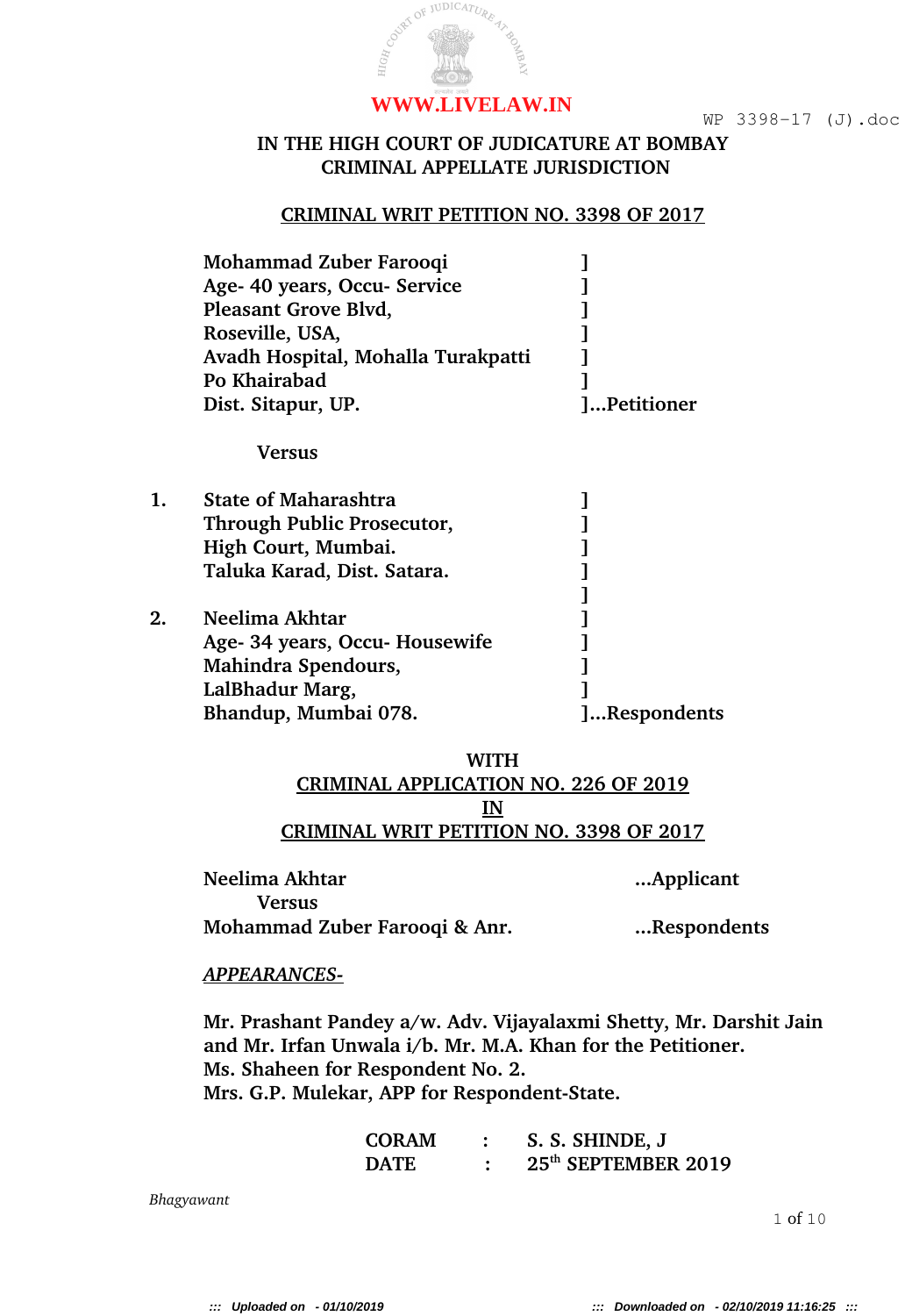#### **JUDGMENT**

1. Rule. Rule made returnable forthwith, with the consent of parties matter is heard and disposed of finally at the stage of admission.

2. It is the case of the Petitioner that, on 26.12.2008, the Petitioner and Respondent married in Lucknow as per Muslim law. On 10.01.2009 the Respondent No. 2 migrated to North Carolina, USA with the Petitioner. In the year 2012, the Petitioner and Respondent No. 2 shifted to California. On 13.09.2013, Respondent No. 2 gave birth to male child i.e. Zayan Farooqi. On 19.08.2014 Respondent No. 2 left Petitioner's home in USA and went to her brother's place in Columbus, Indiana USA. On 13.09.2014 and 14.09.2014, the Petitioner and Respondent No. 2 met at public place in Columbus. On the very same date, the Petitioner filed divorce and child custody petition in the Superior Court in California. In between 14.01.2015 to 20.01.2015 several attempts were made by the California Superior Court to serve the summons to Respondent No. 2, but she deliberately evaded service. On 21.01.2015, Respondent No. 2 came to India and resided in Meerut. On 06.05.2015, the Petitioner gave divorce to Respondent in India. In July 2016, Respondent No. 2 filed permanent Custody Petition in Family Court, Bandra. In September 2016, the lawyer of Respondent No. 2 claimed that an email was received from the Petitioner's lawyer in USA. On 15.10.2016, Respondent No. 2 filed an FIR.

*Bhagyawant*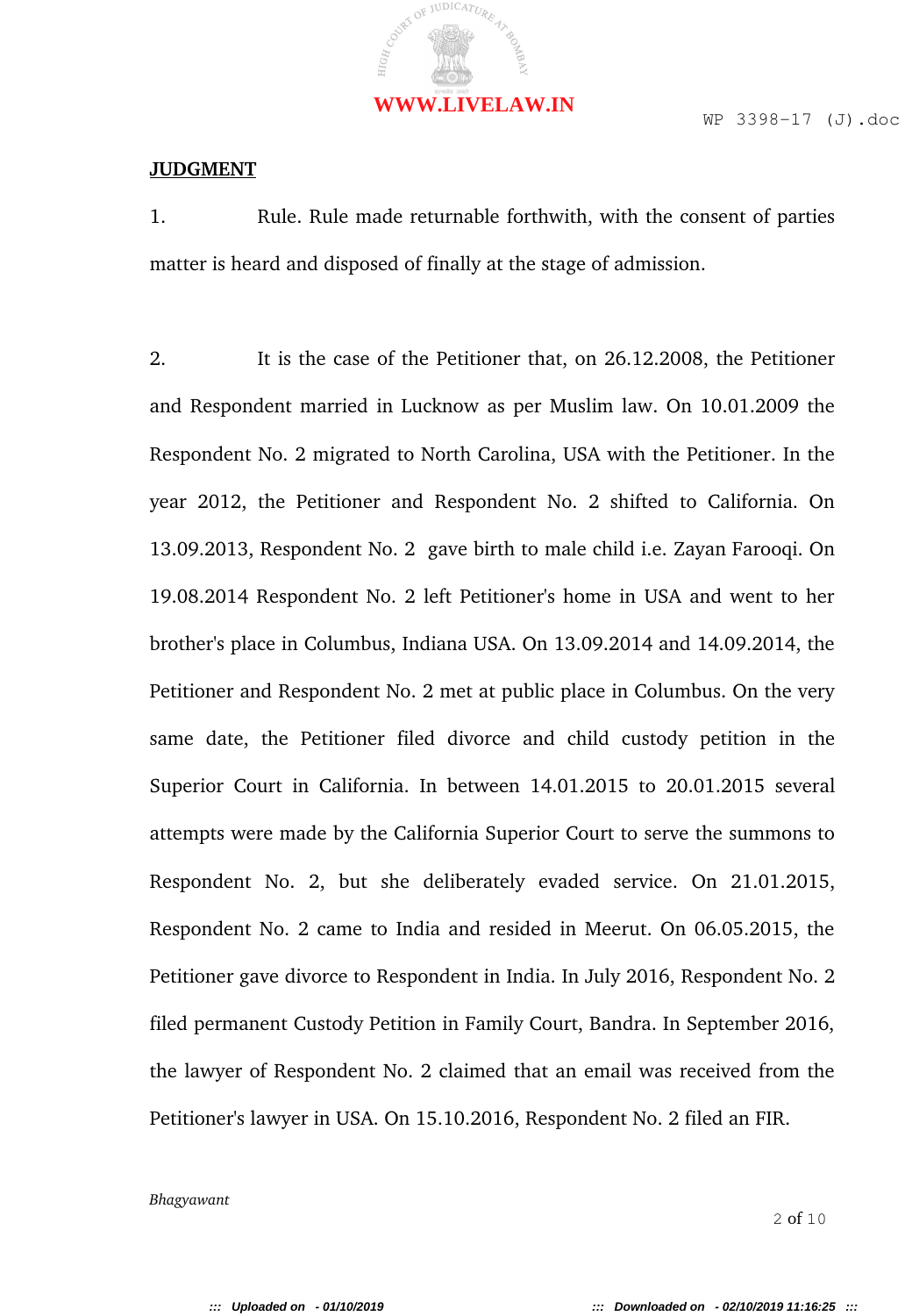It is further the case of the Petitioner that, on 02.11.2016, the Superior Court of California passed the custody order of the child in the Petitioner's favour. On 18.11.2016, the warrant of arrest was served by California Superior Court to Respondent No. 2.

On 21.11.2016, Respondent No. 2 filed a Domestic Violence case under Section 12 of Protection of Women from Domestic Violence Act, 2005 (herein after for sake of brevity will be referred as 'said Act') before the learned Metropolitan Magistrate Court, Mulund. The Metropolitan Magistrate, Mulund passed the maintenance order on 18.03.2017. On 23.06.2017, the Sessions Court dismissed the Criminal Appeal filed by Petitioner.

3. Learned counsel appearing for the Petitioner submits that, there was more than two years delay in filing the complaint by Respondent No. 2 before the learned Magistrate's Court. When there was delay, on the said ground alone, the Magistrate ought to have dismissed the complaint. In support of aforesaid contention, learned counsel appearing for the Petitioner relied upon the exposition in the case of Trilochan Singh Vs. Manpreet Kaur & Anr<sup>1</sup>, Santosh Kumar Yadav & Anr. Vs. State of UP & Anr<sup>2</sup>, Seja Dharmesh Ved Vs. State of Maharashtra<sup>3</sup>, Inderjeet Singh Ghrewal Vs. State of Punjab & Anr<sup>4</sup>, Arun Vyas Vs. Anita Vyas<sup>5</sup>.

*Bhagyawant*

<sup>1</sup> Misc. Single No. 4177/2012.

<sup>2</sup> 2015 SCC online ALL 8656.

<sup>3</sup> Criminal Appeal No. 160/2011.

<sup>4</sup> (2011) 12 SCC 588.

<sup>5</sup> (1999) 4 SCC 690.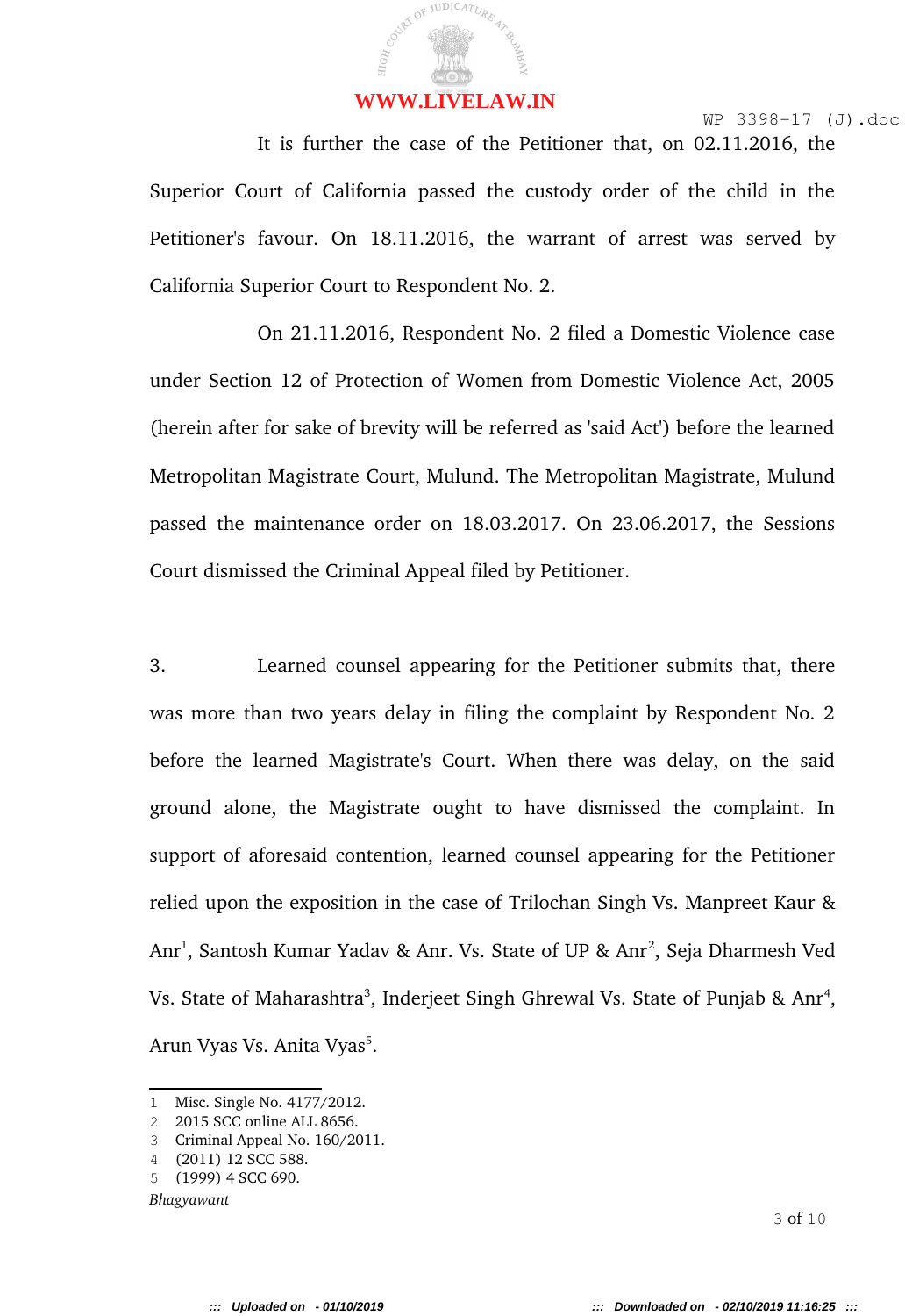4. It is further submitted that, the learned Magistrate has no jurisdiction to entertain the complaint, since the alleged domestic violence is not committed in India. It is submitted that, the stay of Respondent No. 2 in Mumbai is temporary, and therefore, learned Magistrate has no jurisdiction to entertain the complaint. The allegations that, Petitioner forced Respondent No. 2 to discontinue her Masters program and told her to join the Petitioner in California, and she was made to work hard in pregnancy are false allegations. The Petitioner has obtained order for custody of Zayan i.e. son of Petitioner and Respondent No. 2, from the Superior Court of California. Respondent No. 2 carried her jewelery with her to Columbus, Indiana. The order of American Court cannot be executed in India. Learned counsel invites attention of this Court to the averments in the application and grounds taken therein and submits that, the order passed by the Metropolitan Magistrate  $53<sup>rd</sup>$  Court at Mulund, Mumbai and also Additional Sessions Judge, City Civil and Sessions Court, Greater Mumbai, which are impugned in this petition are deserves to be quashed and set aside.

5. On the other hand learned counsel appearing for Respondent No. 2 relying upon the affidavit in reply made following submissions:

a) Respondent No. 2 is dependent upon the Petitioner who is gainfully employed with the Government of United States of America and must shouldered the responsibility of the wife as per standard of living.

*Bhagyawant*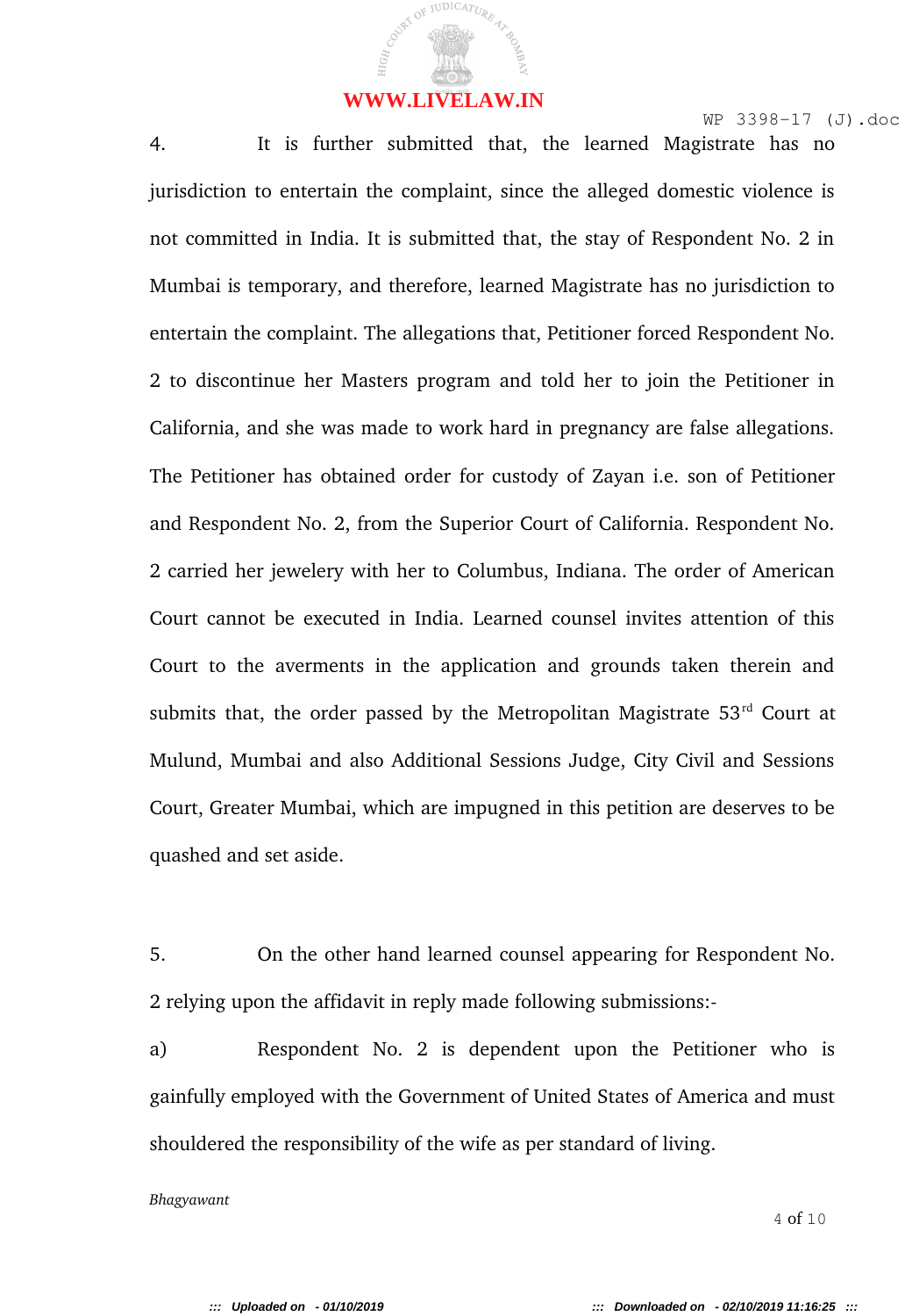#### **WWW.LIVELAW.IN**

b) Respondent No. 2 is residing at Mumbai with her brother, and therefore, she has instituted proceedings before Magistrate's Court at Mumbai. The Petitioner is probably drawing salary more than One Lac USD. Learned counsel invites attention of this Court to the averments in the reply so as to point out how the amount of Rs.30,000/ is inadequate in view of the fact that, she has to pay rent of Rs.  $24,000/$ - per month to the house owner. It is submitted that, the Petitioner was constantly threatening the Respondent No. 2 that he will take divorce. Learned counsel invites attention of this Court to the averment in Paragraph 4 of affidavit in reply and submits that, the alleged harassment and threats given by the Petitioner are stated in the said paragraph. It is submitted that on 13.01.2015 when Respondent No. 2 asked the Petitioner about renewal of visa, the Petitioner flatly refused for such renewal. It is submitted that, the Hon'ble Supeme Court in the case of Nikita Versus Yadwinder Singh & Ors, Criminal Appeal No. 1096 of 2019 arising out of SLP (Criminal) No. 10566 of 2018 held that, at the place where the wife takes shelter after leaving or driven away from the matrimonial home on account of acts of cruelty committed by the husband or his relatives, would, dependent on the factual situation, also have jurisdiction to entertain a complaint alleging commission of offences under Section 498A of the Indian Penal Code.

c) Learned counsel invites attention of this Court to the findings *Bhagyawant* 5 of 10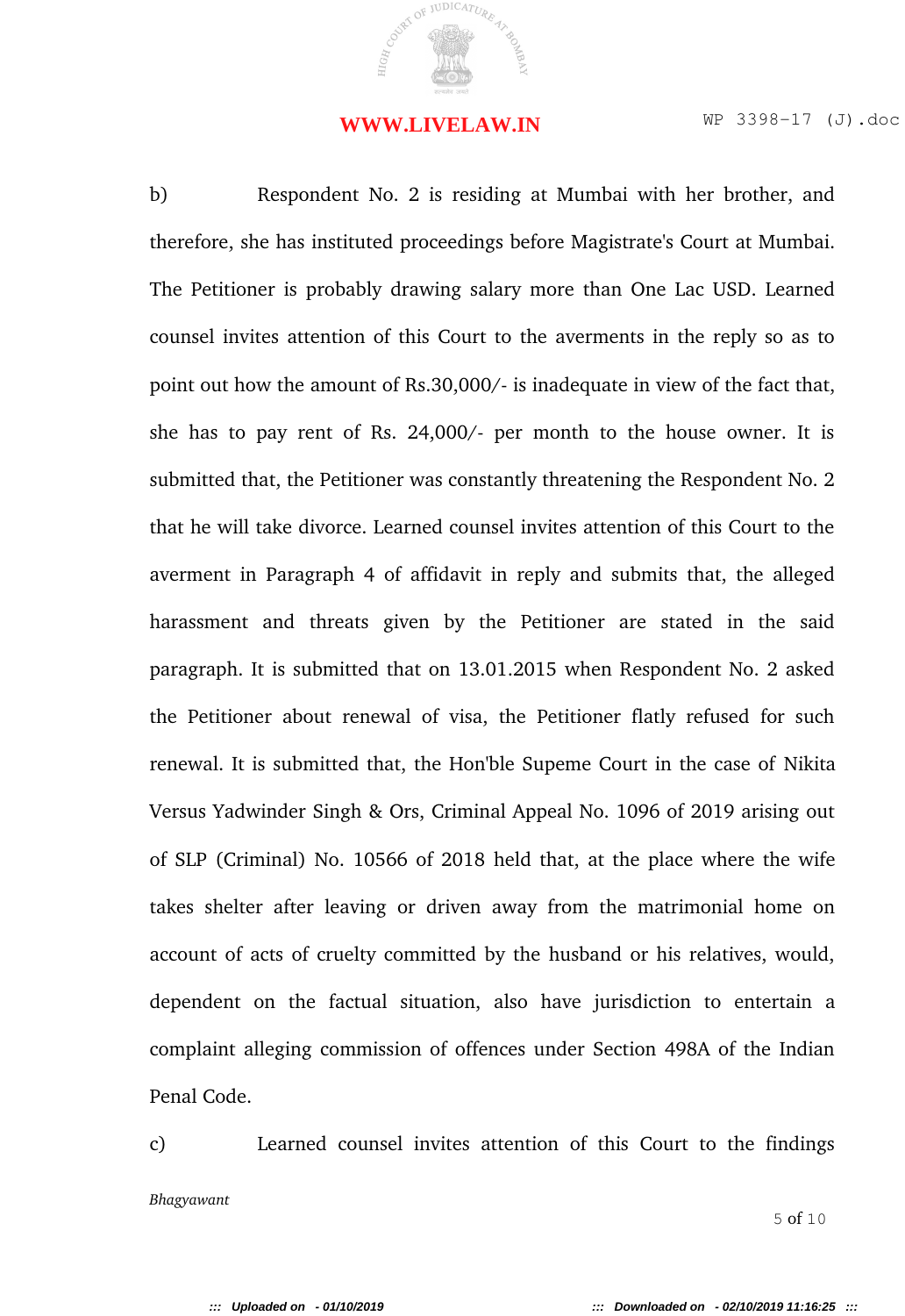#### WWW.WW.LIVELAW.IN

recorded by both the Courts below. It is submitted that, in spite of undertaking given before the High Court that, the Petitioner will deposit entire amount towards arrears of maintenance, the Petitioner even till date has not deposited more than 60% of the total amount of arrears towards maintenance. Therefore, learned counsel submits that, petition may be rejected.

6. Heard learned counsel appearing for the Petitioner and learned counsel appearing for Respondent No. 2. With their able assistance perused pleadings and grounds taken in the petition, annexures thereto and reply filed by Respondent No. 2. The Hon'ble Supreme Court in the case of *Nikita* (supra), relying upon the earlier judgment of Hon'ble Supreme Court in the case of Rupali Devi Vs. State of Uttar Pradesh & Ors., 2019 (6) SCALE 96 and in particular Para 16 thereof held that, the Courts at the place where the wife takes shelter after leaving or driven away from the matrimonial home on account of acts of cruelty committed by the husband or his relatives, would, dependent on the factual situation, also have jurisdiction to entertain a complaint alleging commission of offences under Section 498A of the Indian Penal Code.

7. Respondent No. 2 has stated in the affidavit that, she is residing with her brother at Mumbai. The said aspect has been considered by the Sessions Court. In the light of judgment of Hon'ble Supreme Court in the *Bhagyawant*  $6$  of  $10$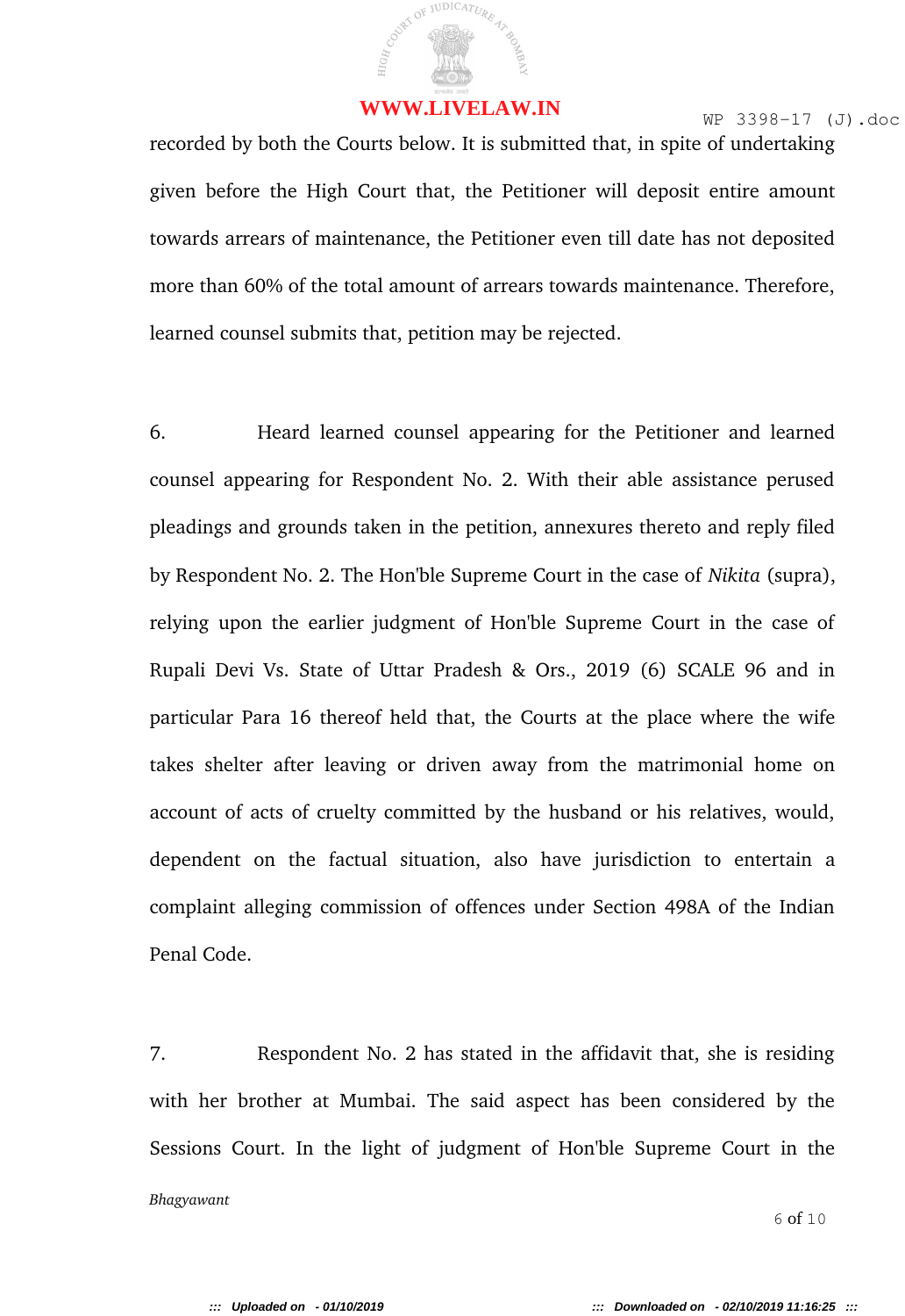

aforesaid case, and also observations made by both the Courts below, there is no substance in the contention of learned counsel for the Petitioner that, Magistrate's Court at Mumbai has no jurisdiction to entertain the complaint.

8. So far question of limitation for filing the proceedings under Section 12 is concerned, the Hon'ble Supreme Court in the case of Krishna Bhattacharjee Versus Sarathi Choudhary And Another, (2016) 2 SCC 705 held that regard being had to concept of "continuing offence" and demands made by wife, application made by appellant wife under Section 12, 2005 Act after about 2 yrs of judicial separation, not barred by limitation.

9. It is true that, the learned counsel appearing for the Petitioner has relied upon the judgment of Bombay High Court so also other High Courts. However, in the list of judgments submitted, the judgment of Hon'ble Supreme Court pronounced in the year 2016, in the case of *Krishna Bhattacharjee* (supra) would hold the field. In that view of the matter, there is no substance in the contention of learned counsel for the Petitioner that, there was inordinate delay in filing the complaint.

10. So far alleged harassment is concerned, both the Courts below have made *prima facie* observations about the said alleged harassment. Since the order passed by the learned Magistrate directing the Petitioner to pay *Bhagyawant* 7 of 10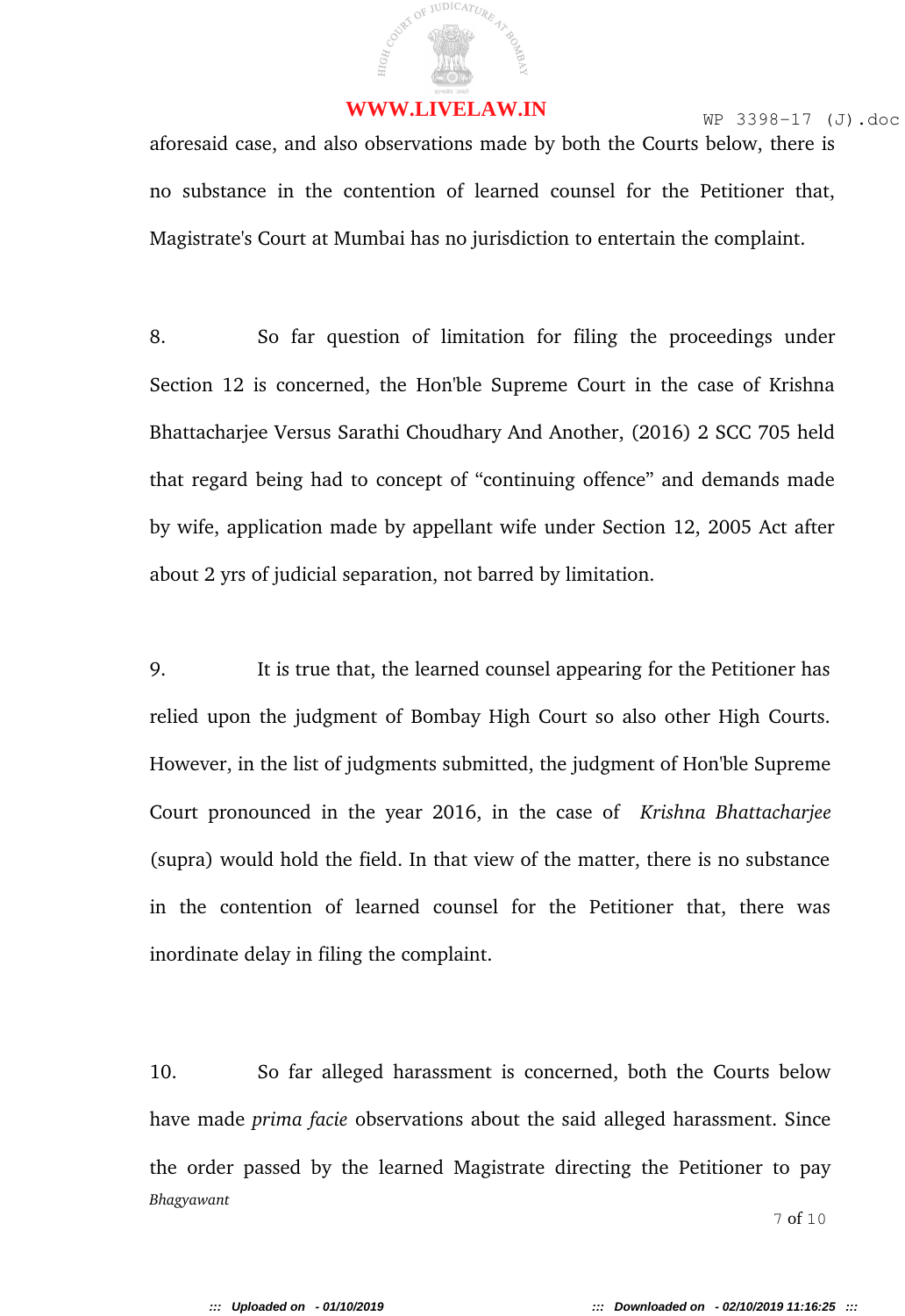interim maintenance is an interim order and since the proceedings pending before the Magistrate are still pending wherein the Petitioner will have opportunity to contest the said proceedings, it may not be appropriate to give elaborate reasons about alleged harassment and domestic violence. Respondent No. 2 has made out a *prima facie* case that there was domestic violence.

11. It appears that, the Petitioner has deposited more than Rs. 7,00,000/ towards interim maintenance, however, as rightly submitted by Respondent No. 2, the Petitioner has not deposited entire amount towards interim maintenance till date. Learned counsel for Respondent No. 2 during the course of arguments submitted that, more than half of the total amount towards arrears of maintenance has not been deposited/paid by the Petitioner to Respondent No. 2. Learned Advocate appearing for the Petitioner on  $10<sup>th</sup>$ April 2018 made statement before this Court (Coram-Nitin W. Sambre, J.) that, the Petitioner undertakes to clear the entire arrears by June 22, 2018 in two installments, the first of which 50% of arrears be paid by May 25, 2018 before the learned Magistrate and the second by June 22, 2018 before same Court. It appears that, this Court granted stay to the execution of the order of learned Magistrate and also the order of arrest till the next date. It was also observed in the said order that, if the Petitioner fails to deposit the arrears towards maintenance, the Court will be constrained to vacate the ad-interim *Bhagyawant* 8 of 10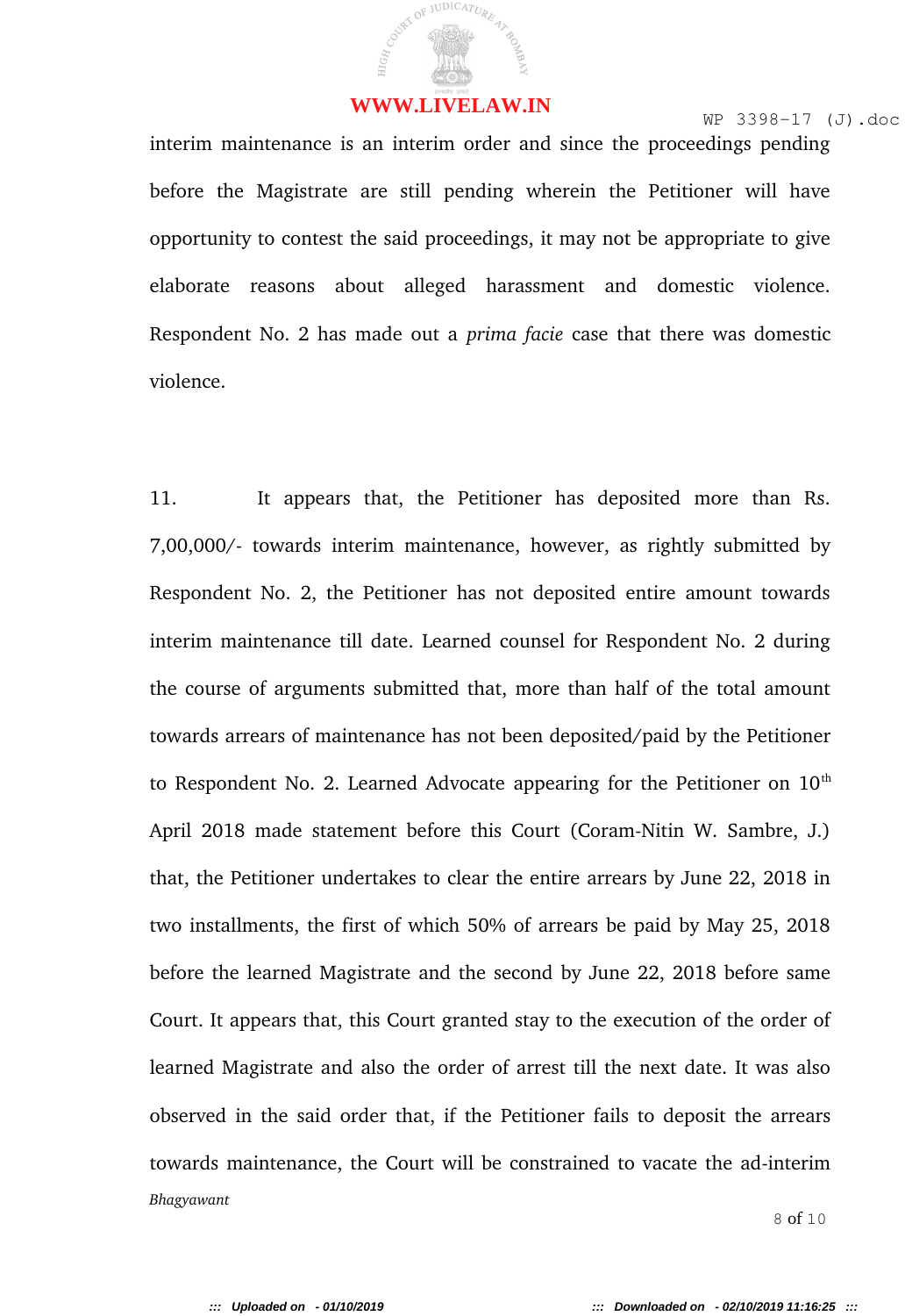order passed by the Court. It appears that, thereafter, ad-interim relief was not continued. However, on 14<sup>th</sup> August 2019 ad-interim relief was granted in terms of prayer clause (b) with the hope that, the Petitioner will deposit remaining amount of arrears towards maintenance. However, till date, the Petitioner has not deposited the remaining amount.

12. There are concurrent findings of facts recorded by the courts below that Respondent No. 2 is entitled for interim maintenance. Those findings appears to be in consonance with the material placed on record. In that view of the matter, no case is made out to cause interference in the impugned order. Hence, writ Petition stands rejected. Rule stands discharged.

13. Since the writ petition is rejected, Respondent No. 2 would be entitled to resort to an appropriate remedy for execution/implementation of the interim directions issued by the learned Magistrate, which are confirmed by the Sessions Court.

14. In view of disposal of writ petition, adjudication of the criminal application is not necessary and same stands disposed of accordingly.

*Bhagyawant*